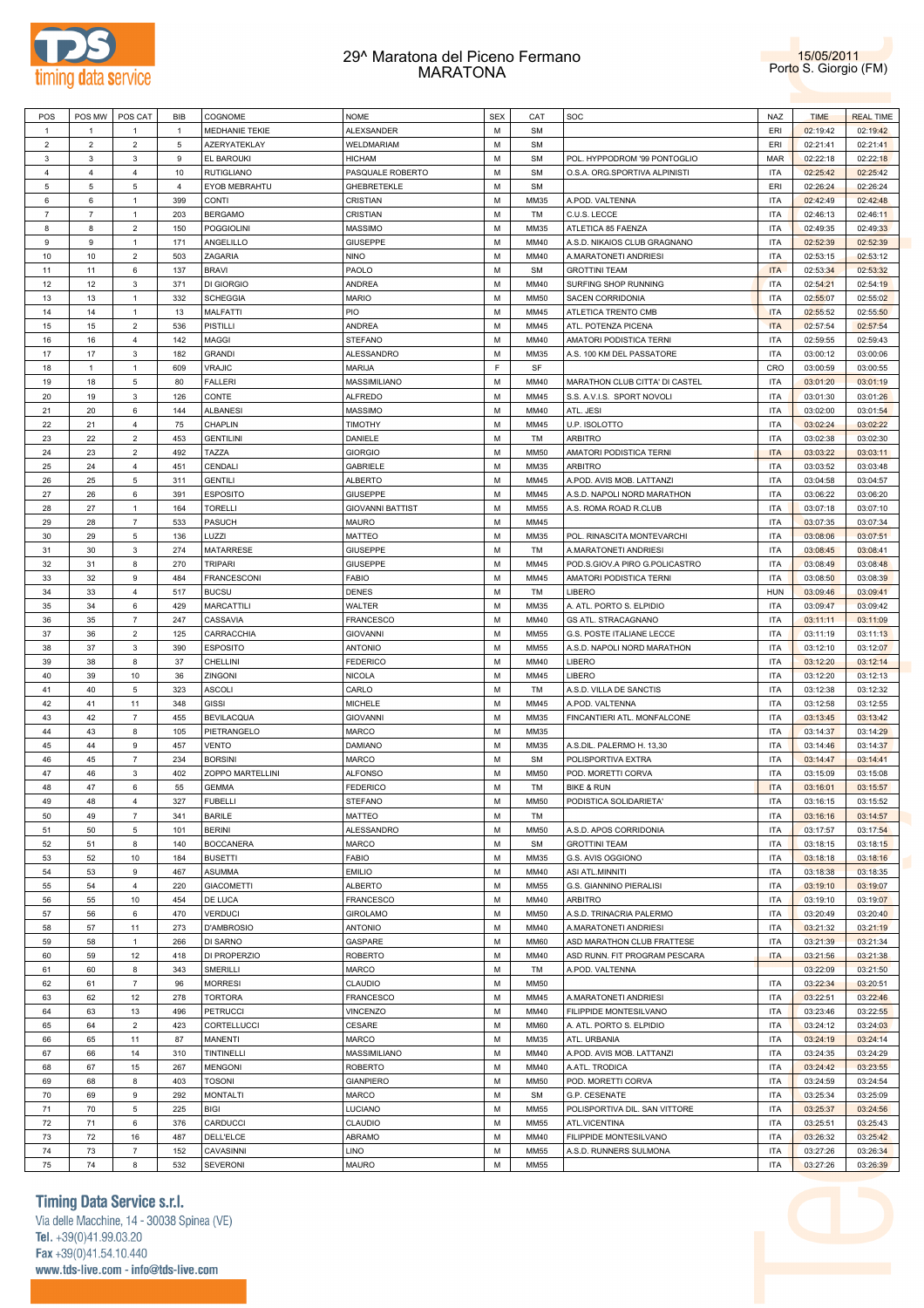



| POS | POS MW         | POS CAT        | <b>BIB</b> | COGNOME           | <b>NOME</b>       | <b>SEX</b> | CAT         | SOC                            | NAZ        | <b>TIME</b> | <b>REALTIME</b> |
|-----|----------------|----------------|------------|-------------------|-------------------|------------|-------------|--------------------------------|------------|-------------|-----------------|
| 76  | 75             | 12             | 147        | <b>ALOISI</b>     | CLAUDIO           | M          | MM35        | LIBERO                         | <b>ITA</b> | 03:27:37    | 03:27:27        |
| 77  | 76             | 10             | 163        | <b>DOMINICI</b>   | DANIELE           | M          | <b>SM</b>   | RICCIONE PODISMO               | <b>ITA</b> | 03:28:02    | 03:27:52        |
|     |                |                |            |                   |                   |            |             |                                |            |             |                 |
| 78  | 77             | 17             | 277        | <b>SINISI</b>     | <b>NICOLA</b>     | M          | MM40        | A.MARATONETI ANDRIESI          | <b>ITA</b> | 03:28:27    | 03:28:16        |
| 79  | $\overline{2}$ | $\mathbf{1}$   | 643        | <b>IOCOLA</b>     | <b>ANTONIETTA</b> | E          | TF          | <b>GS ATL. STRACAGNANO</b>     | <b>ITA</b> | 03:28:29    | 03:28:28        |
| 80  | 78             | 13             | 265        | DI MARZO          | ANIELLO           | M          | MM45        | A.S.D AMATORI ATL. FRATTESE    | <b>ITA</b> | 03:29:00    | 03:28:55        |
| 81  | 79             | 3              | 430        | <b>FULIMENI</b>   | <b>GIULIANO</b>   | M          | <b>MM60</b> | G.S. FALERIA P.S.ELPIDIO       | <b>ITA</b> | 03:29:16    | 03:29:11        |
| 82  | 80             | 9              | 459        | <b>ORSINI</b>     | <b>MARIO</b>      | M          | <b>MM50</b> | <b>ARBITRO</b>                 | <b>ITA</b> |             |                 |
|     |                |                |            |                   |                   |            |             |                                |            | 03:29:44    | 03:29:30        |
| 83  | 81             | 18             | 97         | <b>CONTI</b>      | SIMONE            | M          | MM40        | COLLEMAR-ATHON CLUB            | <b>ITA</b> | 03:30:00    | 03:29:50        |
| 84  | 82             | 19             | 324        | LEONELLI          | <b>NICOLA</b>     | M          | MM40        | ASD 'F.A.R.T. SPORT'           | <b>ITA</b> | 03:30:12    | 03:30:01        |
| 85  | 83             | 14             | 425        | <b>FRANCA</b>     | <b>VITTORIO</b>   | M          | MM45        | A. ATL. PORTO S. ELPIDIO       | <b>ITA</b> | 03:30:32    | 03:30:24        |
| 86  | 84             | 10             | 351        | <b>ALESSIANI</b>  | <b>GIAMPIERO</b>  | M          | <b>MM50</b> | A.POD. VALTENNA                | <b>ITA</b> | 03:30:44    | 03:30:26        |
|     |                |                |            |                   |                   |            |             |                                |            |             |                 |
| 87  | 85             | 15             | 401        | <b>GREGONELLI</b> | <b>ROBERTO</b>    | M          | MM45        | POD. MORETTI CORVA             | ITA        | 03:30:56    | 03:30:53        |
| 88  | 86             | 9              | 165        | SANTONI           | <b>MORIS</b>      | M          | TM          |                                | <b>ITA</b> | 03:31:04    | 03:30:21        |
| 89  | 87             | 13             | 168        | <b>BALDINI</b>    | <b>MAURIZIO</b>   | M          | MM35        | ATLETICA FUTURA A.S.D.         | <b>ITA</b> | 03:31:19    | 03:31:10        |
| 90  | 88             | 16             | 77         | DE MASI           | <b>MASSIMO</b>    | M          | MM45        |                                | <b>ITA</b> | 03:31:27    | 03:30:52        |
| 91  | 89             | 17             | 312        | <b>RICCI</b>      | <b>MAURO</b>      | M          | MM45        | A.POD. AVIS MOB. LATTANZI      | <b>ITA</b> | 03:31:34    | 03:31:16        |
|     |                |                |            |                   |                   |            |             |                                |            |             |                 |
| 92  | 90             | 20             | 392        | LANDOLFO          | <b>GIUSTINO</b>   | M          | MM40        | A.S.D. NAPOLI NORD MARATHON    | <b>ITA</b> | 03:32:10    | 03:31:19        |
| 93  | 91             | 18             | 313        | <b>ROCCO</b>      | <b>ROBERTO</b>    | M          | MM45        | A.POD. AVIS MOB. LATTANZI      | <b>ITA</b> | 03:32:41    | 03:32:36        |
| 94  | 92             | 19             | 233        | MASSARO           | ANGELO            | M          | MM45        | LIBERO                         |            | 03:33:00    | 03:32:54        |
| 95  | 3              | $\mathbf{1}$   | 616        | ZAPPITELLI        | <b>GIOVANNA</b>   | E          | <b>MF45</b> | LIBERO                         | <b>ITA</b> | 03:33:06    | 03:32:59        |
| 96  | 93             | 20             | 468        | <b>TOTI</b>       |                   | M          | MM45        | <b>ARBITRO</b>                 | <b>ITA</b> |             |                 |
|     |                |                |            |                   | SAURO             |            |             |                                |            | 03:34:41    | 03:34:15        |
| 97  | 94             | 9              | 64         | <b>BONAVIA</b>    | <b>GIOVANNI</b>   | M          | MM55        | ASD ATLETICA RACCONIGI         | <b>ITA</b> | 03:34:51    | 03:34:07        |
| 98  | 95             | 11             | 166        | CHIANUCCI         | <b>AURELIO</b>    | M          | <b>MM50</b> | ATLETICA FUTURA A.S.D.         | <b>ITA</b> | 03:35:18    | 03:35:07        |
| 99  | 96             | 10             | 298        | <b>MASCI</b>      | <b>RANIERI</b>    | M          | MM55        | ASD 'F.A.R.T. SPORT'           | <b>ITA</b> | 03:35:50    | 03:35:10        |
| 100 | 97             | 11             | 132        | <b>ROMANO</b>     | GIUSEPPE          | M          | MM55        | G.S. ATHLOS MARATONETI MATERA  | <b>ITA</b> | 03:35:52    | 03:35:47        |
|     |                |                |            |                   |                   |            |             |                                |            |             |                 |
| 101 | 98             | 10             | 519        | <b>BESENYEI</b>   | JOZSEF            | M          | TM          |                                | <b>HUN</b> | 03:36:10    | 03:35:55        |
| 102 | 99             | 12             | 86         | LUCIANO           | <b>GIUSEPPE</b>   | М          | MM55        |                                | <b>ITA</b> | 03:36:37    | 03:36:24        |
| 103 | 100            | 11             | 340        | CRUCIANI          | <b>MIRKO</b>      | M          | <b>SM</b>   | G.P. AVIS CASTELRAIMONDO       | <b>ITA</b> | 03:37:04    | 03:36:50        |
| 104 | 101            | 11             | 414        | DI EMIDIO         | <b>ADRIANO</b>    | M          | TM          | GRUPPO POD. AMATORI TERAMO SSD | <b>ITA</b> | 03:37:51    | 03:37:04        |
| 105 | 102            | 13             | 78         | DE LEONIBUS       | ANTONINO          | M          | MM55        | ASD RUNNERS CHIETI             | <b>ITA</b> | 03:37:57    | 03:37:50        |
|     |                |                |            |                   |                   |            |             |                                |            |             |                 |
| 106 | 103            | 14             | 505        | <b>BENEDETTI</b>  | <b>RENZO</b>      | M          | MM55        |                                | <b>ITA</b> | 03:38:10    | 03:36:54        |
| 107 | 104            | 12             | 303        | <b>MANFRINI</b>   | LEONARDO          | M          | <b>MM50</b> | A.S.D. PROJECT ULTRAMAN        | <b>ITA</b> | 03:38:19    | 03:38:00        |
| 108 | 105            | 21             | 379        | CICCARELLA        | PALMERINO         | M          | MM40        | POL. COOP CERAMICA D'IMOLA     | <b>ITA</b> | 03:38:26    | 03:37:20        |
| 109 | 106            | 12             | 169        | PALMITESSA        | <b>STEFANO</b>    | M          | TM          |                                | <b>ITA</b> | 03:38:31    | 03:38:21        |
| 110 | 107            | 22             | 95         | <b>VECCHINI</b>   | <b>SERGIO</b>     | M          | MM40        | MARATHON CLUB CITTA' DI CASTEL | <b>ITA</b> | 03:38:39    | 03:38:16        |
|     |                |                |            |                   |                   |            |             |                                |            |             |                 |
| 111 | 108            | 14             | 160        | SANCISI           | <b>NICOLA</b>     | M          | MM35        | ATL.'BANCA DI PESARO'C.STORICO | <b>ITA</b> | 03:38:51    | 03:38:37        |
| 112 | 109            | 13             | 239        | <b>TEGGI</b>      | <b>MAURIZIO</b>   | M          | <b>MM50</b> | ACQUADELA BOLOGNA              | <b>ITA</b> | 03:39:21    | 03:39:15        |
| 113 | 110            | 13             | 525        | PORONUJI          | <b>GEBOR</b>      | M          | TM          |                                | <b>HUN</b> | 03:39:25    | 03:38:53        |
| 114 | 111            | 21             | 118        | <b>PIANESI</b>    | GIUSEPPE          | M          | MM45        | NUOVA PODISTICA LORETO         | <b>ITA</b> | 03:39:55    | 03:39:18        |
| 115 | 112            | 14             | 420        | <b>MARCHETTI</b>  | <b>FRANCO</b>     | M          | <b>MM50</b> | ASD AMATORI PODISMO BENEVENTO  | <b>ITA</b> | 03:40:00    | 03:39:55        |
|     |                |                |            |                   |                   |            |             |                                |            |             |                 |
| 116 | 113            | 22             | 248        | SANTORO           | <b>LUCA</b>       | M          | MM45        | <b>GS ATL. STRACAGNANO</b>     | <b>ITA</b> | 03:40:00    | 03:39:20        |
| 117 | 114            | 23             | 382        | <b>PERUGINI</b>   | QUINTO            | M          | MM45        | ASS. POD. CASETTE D'ETE        | <b>ITA</b> | 03:40:35    | 03:39:50        |
| 118 | 115            | 15             | 477        | CASTAGNA          | <b>MASSIMO</b>    | M          | <b>MM50</b> | A.ATL. TRODICA                 | <b>ITA</b> | 03:40:55    | 03:40:12        |
| 119 | 116            | 23             | 158        | <b>PRINCIPATO</b> | PASQUALE          | M          | MM40        |                                | <b>ITA</b> | 03:41:04    | 03:40:44        |
| 120 | 117            | $\overline{4}$ | 504        | <b>CIAMPI</b>     | <b>RENZO</b>      | M          | <b>MM60</b> | GRUPPO PODISTICO ROSSINI       | <b>ITA</b> | 03:41:19    | 03:41:10        |
|     |                |                |            |                   |                   |            |             |                                |            |             |                 |
| 121 | 118            | 15             | 353        | <b>ANTONELLI</b>  | <b>DOMENICO</b>   | M          | <b>MM55</b> | A.POD. VALTENNA                | <b>ITA</b> | 03:41:46    | 03:41:33        |
| 122 | 4              | $\mathbf{1}$   | 613        | CAMELI            | CARLA             | F          | MF35        | A.POD. AVIS MOB. LATTANZI      | <b>ITA</b> | 03:41:54    | 03:41:38        |
| 123 | 119            | 24             | 79         | <b>FIORUCCI</b>   | MASSIMILIANO      | M          | MM40        | MARATHON CLUB CITTA' DI CASTEL | <b>ITA</b> | 03:42:01    | 03:41:53        |
| 124 | 120            | 24             | 161        | LOCCI             | <b>FELICE</b>     | M          | MM45        | SACEN CORRIDONIA               | <b>ITA</b> | 03:43:00    | 03:42:52        |
|     |                |                |            |                   | <b>TINO</b>       | M          | MM35        | G.P. AMATORI PORTO RECANATI    | <b>ITA</b> | 03:43:07    | 03:42:22        |
| 125 | 121            | 15             | 365        | DI GIROLAMO       |                   |            |             |                                |            |             |                 |
| 126 | 122            | 16             | 422        | CANESTRARI        | SECONDO           | M          | MM50        | POL. MONTECCHIO 2000           | <b>ITA</b> | 03:43:11    | 03:42:15        |
| 127 | 123            | 25             | 347        | GALLO             | <b>DOMENICO</b>   | M          | MM45        | A.POD. VALTENNA                | <b>ITA</b> | 03:43:30    | 03:43:27        |
| 128 | 124            | 26             | 124        | <b>RENZI</b>      | QUIRINO           | M          | MM45        | ATHLETIC TEAM                  | <b>ITA</b> | 03:44:24    | 03:43:33        |
| 129 | 125            | 25             | 426        | <b>ILARI</b>      | ANDREA            | M          | MM40        | A. ATL. PORTO S. ELPIDIO       | <b>ITA</b> | 03:44:29    | 03:44:29        |
|     |                |                |            |                   | <b>RICCARDO</b>   | M          |             |                                |            |             |                 |
| 130 | 126            | 16             | 271        | <b>ALICINO</b>    |                   |            | MM35        | A.MARATONETI ANDRIESI          | <b>ITA</b> | 03:44:30    | 03:44:18        |
| 131 | 127            | 26             | 130        | <b>VENTURI</b>    | <b>ROBERTO</b>    | M          | MM40        | A.S.D. LA LUMEGA               | <b>ITA</b> | 03:45:02    | 03:43:47        |
| 132 | 128            | 27             | 232        | <b>GAMBAIANI</b>  | <b>MAURO</b>      | M          | MM45        | <b>PICO RUNNERS</b>            | <b>ITA</b> | 03:45:10    | 03:44:25        |
| 133 | 129            | 17             | 317        | PALMIERI          | SAURO             | M          | <b>MM50</b> | A.POD. AVIS MOB. LATTANZI      | <b>ITA</b> | 03:45:21    | 03:45:04        |
|     |                |                | 499        |                   |                   | M          |             | <b>MARATHON CS</b>             | <b>ITA</b> |             |                 |
| 134 | 130            | 14             |            | SPOSATO           | <b>GERARDO</b>    |            | TM          |                                |            | 03:45:25    | 03:45:14        |
| 135 | 131            | 18             | 319        | <b>TAMBURRINI</b> | <b>STEFANO</b>    | M          | <b>MM50</b> | A.POD. AVIS MOB. LATTANZI      | <b>ITA</b> | 03:45:48    | 03:45:31        |
| 136 | 132            | 15             | 460        | SALVATORE         | <b>ANTONIO</b>    | M          | TM          | <b>ARBITRO</b>                 | <b>ITA</b> | 03:46:44    | 03:46:31        |
| 137 | 133            | 19             | 369        | PAVONE            | <b>FABRIZIO</b>   | M          | MM50        |                                | <b>ITA</b> | 03:47:04    | 03:46:17        |
| 138 | 134            | 28             | 368        | ASSOGNA           | CARLO             | M          | MM45        |                                | <b>ITA</b> | 03:47:07    | 03:46:19        |
|     |                |                |            |                   |                   |            |             |                                |            |             |                 |
| 139 | 135            | 20             | 91         | <b>BARTOLI</b>    | <b>TIZIANO</b>    | M          | MM50        | ATL. PORCARI                   | <b>ITA</b> | 03:47:18    | 03:46:43        |
| 140 | 136            | 16             | 331        | LAZZARETTI        | PAOLO             | M          | TM          |                                | <b>ITA</b> | 03:47:49    | 03:47:22        |
| 141 | 137            | 21             | 135        | <b>FORNACIARI</b> | <b>ROBERTO</b>    | M          | MM50        | LIBERO                         | <b>ITA</b> | 03:47:51    | 03:47:25        |
| 142 | 138            | 27             | 476        | <b>LIGGIO</b>     | <b>BIAGIO</b>     | M          | MM40        | A.S.D. TRINACRIA PALERMO       | <b>ITA</b> | 03:47:56    | 03:47:50        |
|     |                |                |            |                   |                   |            |             |                                |            |             |                 |
| 143 | 139            | 28             | 535        | LIVI              | <b>SERGIO</b>     | M          | MM40        |                                | <b>ITA</b> | 03:48:30    | 03:48:02        |
| 144 | 140            | 22             | 183        | <b>LISCHI</b>     | SANDRO            | M          | MM50        | LIBERO                         | <b>ITA</b> | 03:48:48    | 03:48:44        |
| 145 | 141            | 16             | 231        | <b>ANTONUZZI</b>  | PIERO             | M          | MM55        | ATL. MONTE MARIO               | <b>ITA</b> | 03:49:16    | 03:49:08        |
| 146 | 142            | 17             | 68         | <b>PINTUS</b>     | GIUSEPPE          | M          | MM55        | A.S.D. PODISTICA TALSANO       | <b>ITA</b> | 03:49:51    | 03:49:34        |
|     |                |                |            |                   |                   |            |             |                                |            |             |                 |
| 147 | 143            | 17             | 309        | SIMONELLI         | <b>MARCO</b>      | M          | MM35        | A.POD. AVIS MOB. LATTANZI      | <b>ITA</b> | 03:49:55    | 03:49:45        |
| 148 | 5              | $\overline{2}$ | 614        | ZURLI             | CHIARA            | F          | MF45        | ASD 'F.A.R.T. SPORT'           | <b>ITA</b> | 03:50:19    | 03:49:35        |
| 149 | 144            | 29             | 437        | TULLI             | <b>FABIO</b>      | M          | MM40        | G.S. FALERIA P.S.ELPIDIO       | <b>ITA</b> | 03:50:22    | 03:50:03        |
| 150 | 145            | 18             | 211        | LORENZINI         | CLAUDIO           | M          | MM55        | A.S.D. POD. PONTELUNGO BOLOGNA | <b>ITA</b> | 03:50:24    | 03:50:14        |
|     |                |                |            |                   |                   |            |             |                                |            |             |                 |
| 151 | 146            | 30             | 497        | <b>FERRARI</b>    | <b>MASSIMO</b>    | М          | MM40        | <b>ARBITRO</b>                 | <b>ITA</b> | 03:50:32    | 03:50:19        |

# **Timing Data Service s.r.l.**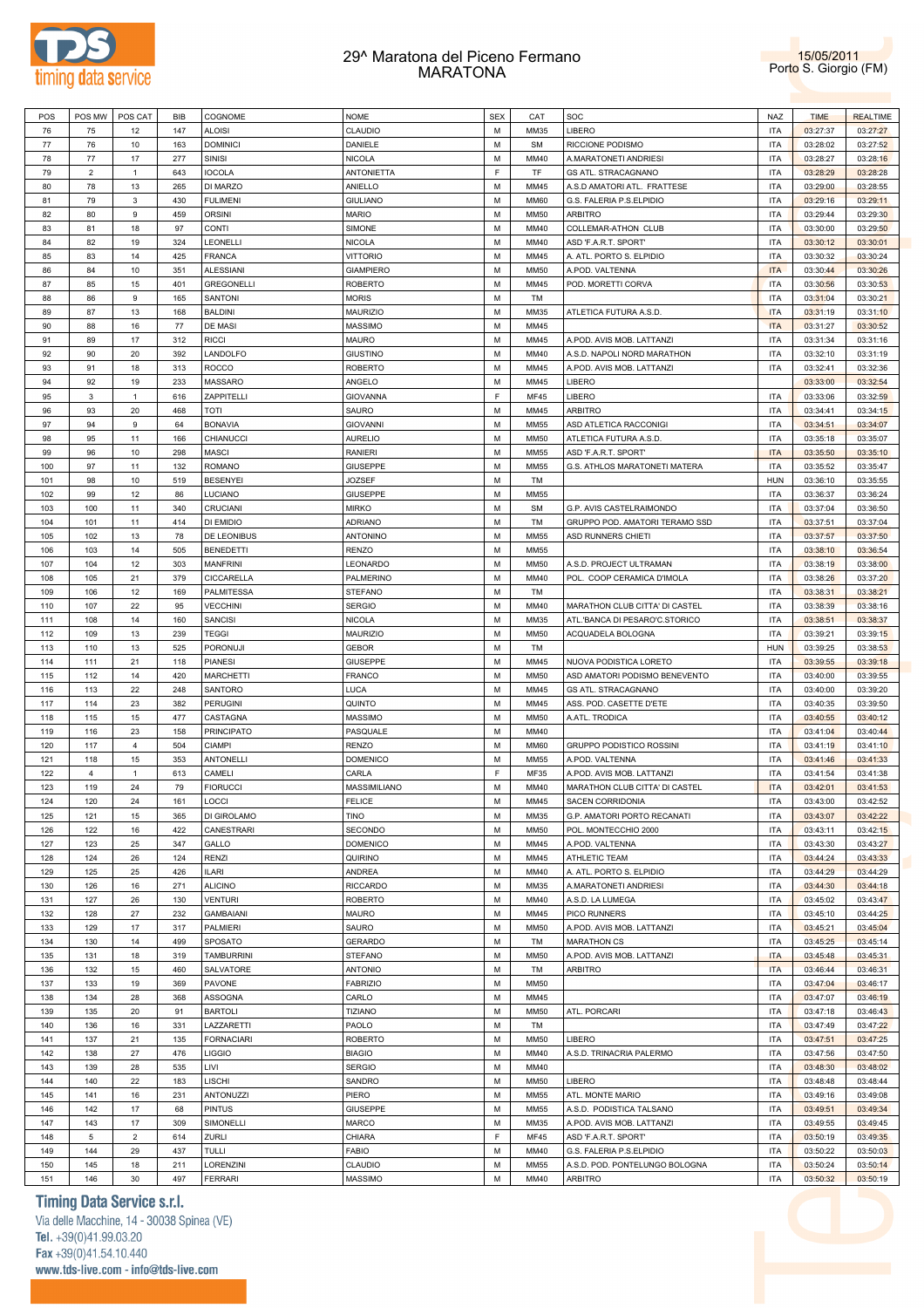



| POS | POS MW                    | POS CAT                   | <b>BIB</b> | COGNOME               | <b>NOME</b>             | <b>SEX</b> | CAT         | SOC                            | NAZ        | <b>TIME</b> | <b>REALTIME</b> |
|-----|---------------------------|---------------------------|------------|-----------------------|-------------------------|------------|-------------|--------------------------------|------------|-------------|-----------------|
| 152 | 147                       | $\mathbf{1}$              | 416        | <b>MARINI</b>         | <b>ANTONIO</b>          | M          | <b>MM70</b> | NUOVA POD. CENTOBUCHI          | <b>ITA</b> | 03:50:35    | 03:50:32        |
| 153 | 148                       | 23                        | 400        | <b>GNOCCHINI</b>      | <b>PATRIZIO</b>         | М          | <b>MM50</b> | POD. MORETTI CORVA             | <b>ITA</b> | 03:50:45    | 03:50:29        |
| 154 | 149                       | 24                        | 156        | <b>GAMBERINI</b>      | ADLER                   | M          | MM50        | G.P. AVIS FORLI                | <b>ITA</b> | 03:50:50    | 03:49:41        |
| 155 | 150                       | 29                        | 155        | LAGHI                 | FRANCO                  | М          | MM45        | G.P. AVIS FORLI                | <b>ITA</b> | 03:50:52    | 03:49:44        |
| 156 | 151                       | 31                        | 431        | <b>MECONI</b>         | <b>GABRIELE</b>         | M          | MM40        | G.S. FALERIA P.S.ELPIDIO       | <b>ITA</b> | 03:51:09    | 03:50:48        |
| 157 | 152                       | 25                        | 204        | <b>FANTASIA</b>       | ARMANDO                 | M          | <b>MM50</b> | A.S.D. TRACK CLUB MASTER CL    | <b>ITA</b> | 03:51:13    | 03:51:05        |
| 158 | 153                       | 30                        | 85         | <b>CLEMENTE</b>       | <b>ANTONIO</b>          | M          | MM45        | POD. VALLE CAUDINA             | <b>ITA</b> | 03:51:24    | 03:50:21        |
| 159 | 154                       | 31                        | 346        | <b>DANESIO</b>        | <b>ANTONIO</b>          | M          | MM45        | A.POD. VALTENNA                | <b>ITA</b> | 03:51:58    | 03:51:51        |
| 160 | 155                       | 32                        | 370        | <b>MORDENTI</b>       | <b>OLIVER</b>           | M          | MM45        |                                | <b>ITA</b> | 03:52:24    | 03:51:50        |
| 161 | 156                       | 26                        | 180        | <b>BOLINI</b>         | <b>FABIO</b>            | M          | <b>MM50</b> | G.P.A. LUGHESINA               | <b>ITA</b> | 03:52:34    | 03:51:49        |
| 162 | 157                       | 17                        | 490        | <b>ASTOLFI</b>        | ALESSANDRO              | M          | TM          | AMATORI PODISTICA TERNI        | <b>ITA</b> | 03:52:39    | 03:52:06        |
| 163 | 158                       | 32                        | 151        | <b>STORTI</b>         | DANIELE                 | M          | MM40        | A.S. AMATORI CASTELFUSANO      | <b>ITA</b> | 03:52:46    | 03:51:26        |
| 164 | 159                       | 33                        | 314        | <b>SPATARO</b>        | VITO                    | M          | MM45        | A.POD. AVIS MOB. LATTANZI      | <b>ITA</b> | 03:52:49    | 03:52:40        |
| 165 | 160                       | 27                        | 474        | DI LIBERTO            | <b>SERGIO</b>           | M          | <b>MM50</b> | A.S.D. TRINACRIA PALERMO       | <b>ITA</b> | 03:53:00    | 03:52:28        |
| 166 | 161                       | $\mathbf{1}$              | 229        | <b>GOTI</b>           | <b>UMBERTO</b>          | M          | MM65        | G.P. C.A.I. PISTOIA            | <b>ITA</b> | 03:53:14    | 03:52:47        |
| 167 | 162                       | $\mathbf{1}$              | 251        |                       |                         | М          | $\sim$      |                                | <b>ITA</b> | 03:53:36    | 03:53:02        |
| 168 | 163                       | 33                        | 32         | <b>MARTININO</b>      | ANDREA                  | M          | MM40        | ATLETICA 85 FAENZA             | <b>ITA</b> | 03:53:52    | 03:53:45        |
|     | 164                       | 34                        | 339        | <b>BALZAROTTI</b>     | PAOLO                   | M          | MM40        | TOMMY SPORT- LA VALLE DEL LURA | <b>ITA</b> | 03:54:07    | 03:53:22        |
| 169 |                           | 34                        | 170        |                       |                         | M          | MM45        |                                | <b>ITA</b> |             |                 |
| 170 | 165                       | $\overline{2}$            |            | <b>SCIARAPPA</b>      | <b>FRANCO</b>           | M          |             | G.A.P. SARONNO                 | <b>ITA</b> | 03:54:19    | 03:53:00        |
| 171 | 166                       |                           | 394        | <b>SCALA</b>          | <b>ALFREDO</b>          |            | <b>MM65</b> | A.S.D. NAPOLI NORD MARATHON    |            | 03:54:23    | 03:53:29        |
| 172 | 167                       | 28                        | 417        | DI TONTO              | <b>FAUSTO</b>           | M          | <b>MM50</b> | ASD RUNN. FIT PROGRAM PESCARA  | <b>ITA</b> | 03:54:29    | 03:54:10        |
| 173 | 6                         | $\overline{c}$            | 620        | MEZZABOTTA            | <b>MONIA</b>            | F          | <b>MF35</b> |                                | <b>ITA</b> | 03:54:34    | 03:53:49        |
| 174 | 168                       | 35                        | 173        | D'ANGELO              | <b>PIERGIORGIO</b>      | M          | MM40        | A.S.D. VILLA DE SANCTIS        | <b>ITA</b> | 03:54:47    | 03:53:55        |
| 175 | 169                       | 19                        | 377        | <b>MARRONE</b>        | CLAUDIO                 | M          | <b>MM55</b> | ASD RUNNERS CHIETI             | <b>ITA</b> | 03:54:55    | 03:54:45        |
| 176 | 170                       | 29                        | 199        | <b>OCCHIBIANCHI</b>   | VINCENZO                | M          | <b>MM50</b> | ASD C.T.O. AMATORIALE          | <b>ITA</b> | 03:54:57    | 03:54:16        |
| 177 | 171                       | 18                        | 41         | LEMMA                 | <b>TOMMASO</b>          | M          | TM          | ASD ARCA ATL.AVERSA A.AVERSANO | <b>ITA</b> | 03:56:20    | 03:56:13        |
| 178 | 172                       | 35                        | 367        | <b>FARINA</b>         | <b>GIUSEPPE</b>         | M          | MM45        | ATLETICA MAXICAR CIVITANOVA M. | <b>ITA</b> | 03:56:40    | 03:56:07        |
| 179 | 173                       | 18                        | 479        | <b>FERRARO</b>        | CLAUDIO                 | M          | MM35        | ARBITRO                        | <b>ITA</b> | 03:57:22    | 03:57:05        |
| 180 | 174                       | 36                        | 444        | DELLA VECCHIA         | RAFFAELE                | M          | MM45        | ATLETICA MOLISE AMATORI        | <b>ITA</b> | 03:57:25    | 03:57:22        |
| 181 | $\overline{\mathfrak{r}}$ | $\overline{2}$            | 639        | <b>ALTIMARI</b>       | ANNARITA                | F          | TF          | <b>ARBITRO</b>                 | <b>ITA</b> | 03:57:27    | 03:57:14        |
| 182 | 175                       | 36                        | 478        | <b>FIORINO</b>        | PAOLO                   | M          | MM40        | A.S.D. TRINACRIA PALERMO       | <b>ITA</b> | 03:57:32    | 03:57:22        |
| 183 | 176                       | 30                        | 458        | ARENA                 | <b>MASSIMO</b>          | M          | <b>MM50</b> | <b>ARBITRO</b>                 | <b>ITA</b> | 03:57:35    | 03:57:25        |
| 184 | 177                       | 19                        | 207        | <b>GERVASONI</b>      | <b>DINO</b>             | M          | MM35        | G.S. OROBIE                    | <b>ITA</b> | 03:58:22    | 03:58:17        |
| 185 | 178                       | $\mathbf 3$               | 227        | <b>FERRI</b>          | <b>MARIO</b>            | M          | <b>MM65</b> | ATL.CASALGUIDI M.C.L.ARISTON   | <b>ITA</b> | 03:58:24    | 03:58:13        |
| 186 | 179                       | 20                        | 113        | VARONE                | <b>ROBERTO</b>          | M          | <b>MM55</b> | ATLETICA PEGASO                | <b>ITA</b> | 03:58:37    | 03:58:24        |
| 187 | 180                       | 20                        | 508        | POLINI                | NAZZARENO               | M          | MM35        | LIBERO                         | <b>ITA</b> | 03:58:48    | 03:57:57        |
| 188 | 8                         | 3                         | 653        | SZIGETFFY             | <b>ILDIKO</b>           | F          | <b>MF35</b> |                                | <b>HUN</b> | 03:58:50    | 03:57:26        |
| 189 | 181                       | 21                        | 308        | <b>QUATRINI</b>       | PAOLO                   | M          | MM35        | A.POD. AVIS MOB. LATTANZI      | <b>ITA</b> | 03:58:55    | 03:58:39        |
| 190 | 182                       | 5                         | 522        | <b>MEREG</b>          | <b>JOZSEF</b>           | M          | <b>MM60</b> |                                | <b>HUN</b> | 03:59:31    | 03:58:41        |
| 191 | 183                       | 37                        | 121        | CRISONTOMI            | <b>GIORGIO</b>          | М          | MM40        |                                | <b>ITA</b> | 03:59:32    | 03:58:21        |
| 192 | 9                         | $\overline{2}$            | 652        | <b>SEBOK</b>          | LILLA                   | F          | $\sim$      |                                | <b>HUN</b> | 03:59:59    | 03:59:08        |
| 193 | 184                       | 6                         | 495        | <b>TORRESI</b>        | <b>MASSIMO</b>          | M          | <b>MM60</b> | A.POD. VALTENNA                | <b>ITA</b> | 04:00:04    | 03:59:15        |
| 194 | 185                       | 4                         | 507        | <b>ARNIANI</b>        | <b>FULVIO</b>           | M          | MM65        |                                | <b>ITA</b> | 04:00:22    | 04:00:18        |
| 195 | 186                       | 31                        | 153        | <b>RANTE</b>          | <b>ANTONIO</b>          | М          | <b>MM50</b> | LIBERO                         | <b>ITA</b> | 04:01:38    | 04:00:45        |
| 196 | 187                       | 19                        | 378        | MELL                  | <b>JASON</b>            | M          | TM          |                                | <b>ITA</b> | 04:01:45    | 04:00:54        |
| 197 | 10                        | 3                         | 630        | SABBATINI             | MANUELA                 | F          | TF          |                                | <b>ITA</b> | 04:02:07    | 04:01:23        |
| 198 | 188                       | 5                         | 424        | <b>FARINA</b>         | FRANCO                  | M          | MM65        | A. ATL. PORTO S. ELPIDIO       | <b>ITA</b> | 04:02:07    | 04:02:01        |
| 199 | 189                       | 38                        | 63         | <b>ALAMPRESE</b>      | <b>ENRICO</b>           | М          | MM40        |                                | <b>ITA</b> | 04:02:27    | 04:02:02        |
| 200 | 190                       | 32                        | 393        | SARNELLI              | <b>BRUNO</b>            | M          | <b>MM50</b> | A.S.D. NAPOLI NORD MARATHON    | <b>ITA</b> | 04:02:44    | 04:02:31        |
| 201 | 191                       | 6                         | 107        | CAPPUCCI              | LUIGI                   | M          | MM65        | A.S. POD. AMATORI POLICORO     | <b>ITA</b> | 04:02:47    | 04:01:55        |
| 202 | 192                       | 39                        | 157        | <b>BUFFONE</b>        | <b>FABIO</b>            | M          | MM40        |                                | <b>ITA</b> | 04:03:09    | 04:03:01        |
| 203 | 193                       | 37                        | 449        | <b>SUNSERI</b>        | <b>MAURIZIO</b>         | М          | MM45        | ARBITRO                        | <b>ITA</b> | 04:03:34    | 04:03:15        |
| 204 | 194                       | $\overline{7}$            | 291        | PETROCELLI            | <b>GIOVANNI FRANCES</b> | М          | <b>MM65</b> | POL. ROCCO SCOTELLARO MT       | <b>ITA</b> | 04:03:42    | 04:02:54        |
| 205 | 195                       | $\mathbf{1}$              | 360        | <b>FERACUTI</b>       | <b>MARIO</b>            | М          | <b>MM85</b> | A.POD. VALTENNA                | <b>ITA</b> | 04:03:42    | 04:02:15        |
| 206 | 196                       | 38                        | 334        | CASALINI              | <b>JEAN CHRISTOPHE</b>  | M          | MM45        | ATL. MILANO                    | <b>ITA</b> | 04:03:47    | 04:03:21        |
| 207 | 197                       | 39                        | 502        | <b>GARDIOL</b>        | <b>FABRIZIONE</b>       | М          | MM45        | LIBERO                         | <b>ITA</b> | 04:03:48    | 04:03:23        |
| 208 | 198                       | 40                        | 237        | <b>DELLI COMPAGNI</b> | LUCA                    | M          | MM40        | LIBERO                         | <b>ITA</b> | 04:03:53    | 04:03:36        |
| 209 | 199                       | $\overline{2}$            | 358        | SGARIGLIA             | P.MARINO                | М          | <b>MM70</b> | A.POD. VALTENNA                | <b>ITA</b> | 04:03:56    | 04:03:43        |
| 210 | 200                       | 40                        | 464        | <b>GELMI</b>          |                         | М          | MM45        | ARBITRO                        | <b>ITA</b> | 04:04:28    |                 |
|     |                           |                           |            |                       | <b>GIORGIO</b>          | М          |             | PODISMO BUTTRIO                |            |             | 04:04:06        |
| 211 | 201                       | 22                        | 486        | DI BERT               | CRISTIAN                |            | MM35        |                                | <b>ITA</b> | 04:05:13    | 04:03:55        |
| 212 | 202                       | 41                        | 380        | LUBERTO               | DAVID                   | М          | MM45        | NUOVA POD. CENTOBUCHI          | <b>ITA</b> | 04:05:32    | 04:05:23        |
| 213 | 203                       | 20                        | 387        | <b>KOVAL</b>          | KYLE                    | М          | TM          |                                | <b>ITA</b> | 04:05:44    | 04:04:33        |
| 214 | 204                       | 33                        | 315        | CAFINI                | ANDREA                  | М          | <b>MM50</b> | A.POD. AVIS MOB. LATTANZI      | <b>ITA</b> | 04:05:51    | 04:05:17        |
| 215 | 205                       | 41                        | 272        | CASAFINA              | <b>GENNARO</b>          | М          | MM40        | A.MARATONETI ANDRIESI          | <b>ITA</b> | 04:06:12    | 04:05:59        |
| 216 | 11                        | $\overline{4}$            | 602        | CALABRESE             | CINZIA                  | F          | <b>MF35</b> | ATLETICA MOLISE AMATORI        | <b>ITA</b> | 04:06:45    | 04:05:46        |
| 217 | 206                       | 42                        | 94         | <b>MARCHINI</b>       | ANGELO ERALDO           | М          | MM45        | G.P. AVIS LOCATE DI TRIULZI    | <b>ITA</b> | 04:06:45    | 04:05:44        |
| 218 | 207                       | 34                        | 280        | <b>TISTARELLI</b>     | <b>ALBERTO</b>          | М          | <b>MM50</b> | A.S. MEDITERRANEA              | <b>ITA</b> | 04:07:22    | 04:06:14        |
| 219 | 208                       | 35                        | 263        | CORRADI               | MARCO                   | М          | <b>MM50</b> | LIBERO                         |            | 04:07:23    | 04:06:48        |
| 220 | 209                       | 21                        | 537        | <b>BISCOTTI</b>       | ROCCO FRANCESCO         | М          | <b>MM55</b> | <b>VIESTE RUNNERS</b>          | <b>ITA</b> | 04:08:09    | 04:07:52        |
| 221 | 210                       | 21                        | 59         | SABBATINI             | MASSIMO                 | М          | TM          |                                | <b>ITA</b> | 04:08:16    | 04:06:56        |
| 222 | 211                       | 8                         | 241        | <b>FRANCIOSO</b>      | <b>GIOVANNI</b>         | М          | <b>MM65</b> | A.S.D. MARATHON MASSAFRA       | <b>ITA</b> | 04:08:26    | 04:08:19        |
| 223 | 212                       | 42                        | 131        | DE SANTIS             | <b>GIANLUCA</b>         | М          | MM40        | A.S.D. NUOVA ATL. MONTESILVANO | <b>ITA</b> | 04:08:27    | 04:07:34        |
| 224 | 12                        | $\ensuremath{\mathsf{3}}$ | 611        | SPATARO               | CINZIA                  | F          | <b>MF45</b> | A.POD. AVIS MOB. LATTANZI      | <b>ITA</b> | 04:08:31    | 04:08:23        |
| 225 | 213                       | 22                        | 33         | DI LUZIO              | <b>ANTONIO</b>          | М          | <b>MM55</b> | LIBERO                         | <b>ITA</b> | 04:08:35    | 04:07:55        |
| 226 | 214                       | 22                        | 446        | PIOVANI               | PAOLO                   | М          | TM          | <b>ARBITRO</b>                 | <b>ITA</b> | 04:08:40    | 04:08:34        |
| 227 | 215                       | 43                        | 200        | <b>TROGLIO</b>        | DARIO                   | М          | MM45        | G.P. AVIS LOCATE DI TRIULZI    | <b>ITA</b> | 04:09:00    | 04:07:58        |

# **Timing Data Service s.r.l.**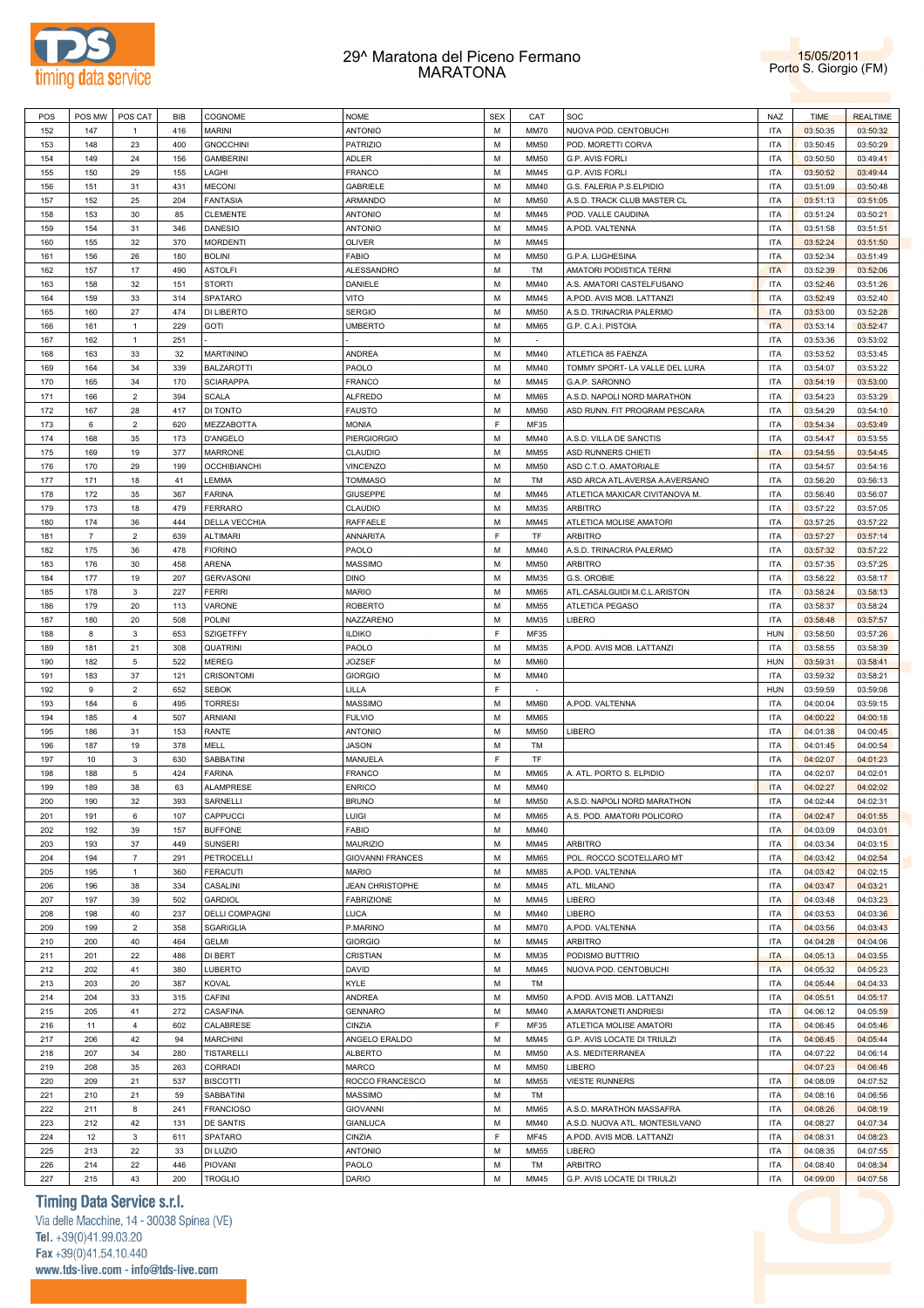



| POS | POS MW | POS CAT        | BIB | COGNOME            | <b>NOME</b>          | <b>SEX</b>  | CAT         | SOC                            | NAZ        | <b>TIME</b> | <b>REALTIME</b> |
|-----|--------|----------------|-----|--------------------|----------------------|-------------|-------------|--------------------------------|------------|-------------|-----------------|
| 228 | 216    | 12             | 245 | <b>CLAPS</b>       | <b>VINCENZO</b>      | M           | <b>SM</b>   |                                | <b>ITA</b> | 04:09:41    | 04:09:30        |
| 229 | 217    | 9              | 242 | <b>TODARO</b>      | VITO CATALDO         | M           | MM65        | ATHLETIC TEAM PALAGIANO        | <b>ITA</b> | 04:09:47    | 04:09:39        |
| 230 | 218    | 44             | 349 | <b>VITOLLA</b>     | FRANCESCO            | M           | MM45        | A.POD. VALTENNA                | <b>ITA</b> | 04:10:01    | 04:08:54        |
| 231 | 13     | $\mathbf{1}$   | 645 | <b>ROSATI</b>      | LUIGINA              | F           | <b>MF40</b> | A.POD. VALTENNA                | <b>ITA</b> | 04:10:02    | 04:09:15        |
|     |        | 23             | 93  |                    |                      | M           | MM55        |                                |            |             |                 |
| 232 | 219    |                |     | <b>RAPINO</b>      | ANGELO               |             |             | ASD RUNNERS CHIETI             | <b>ITA</b> | 04:10:13    | 04:09:25        |
| 233 | 220    | 24             | 336 | <b>SCARPA</b>      | FRANCO               | M           | MM55        | ATL. CAPRAIA E LIMITE          | <b>ITA</b> | 04:10:36    | 04:10:09        |
| 234 | 14     | 4              | 230 | ANGIUS             | PAOLA                | F           | TF          | LIBERO                         | <b>ITA</b> | 04:11:08    | 04:10:00        |
| 235 | 221    | 23             | 177 | <b>STAMEGNA</b>    | DANILO               | M           | MM35        | A.S. ROMA ROAD R.CLUB          | <b>ITA</b> | 04:11:10    | 04:11:03        |
| 236 | 222    | 24             | 206 | CALABRESE          | <b>MICHELE</b>       | M           | MM35        | GS ATL. STRACAGNANO            | <b>ITA</b> | 04:11:14    | 04:10:07        |
| 237 | 223    | 36             | 39  | ANIMALI            | <b>MARIO</b>         | M           | MM50        | LIBERO                         | <b>BEL</b> | 04:11:18    | 04:10:32        |
| 238 | 224    | 25             | 208 | <b>GUERRIERI</b>   | <b>GRAZIANO</b>      | M           | MM55        | GRUPPO PODISTICO ROSSINI       | <b>ITA</b> | 04:11:25    | 04:11:13        |
| 239 | 225    | 45             | 65  | CALDAROLA          | <b>MICHELE</b>       | M           | MM45        | G.P. AVIS LOCATE DI TRIULZI    | <b>ITA</b> | 04:11:26    | 04:10:24        |
| 240 | 226    | 26             | 224 | <b>GEMMA</b>       | LORENZO              | M           | MM55        | G.P. AVIS FORLI                | <b>ITA</b> | 04:12:30    | 04:11:49        |
|     | 227    | 46             | 172 |                    |                      | M           | MM45        | ASD ATLETICA AMATORI VELLETRI  | <b>ITA</b> |             |                 |
| 241 |        |                |     | MASTRANGELI        | <b>TESEO</b>         |             |             |                                |            | 04:12:45    | 04:11:43        |
| 242 | 228    | 3              | 66  | <b>TORRETTI</b>    | FRANCESCO            | M           |             |                                | <b>ITA</b> | 04:12:54    | 04:12:12        |
| 243 | 229    | 27             | 122 | <b>FERRERI</b>     | <b>DOMENICO</b>      | M           | MM55        | AMICI DELLO SPORT BRIOSCO-MI   | <b>ITA</b> | 04:13:46    | 04:12:48        |
| 244 | 230    | 28             | 415 | <b>RIENZI</b>      | <b>SILVIO</b>        | M           | MM55        | POL. CORASSORI                 | <b>ITA</b> | 04:13:47    | 04:12:49        |
| 245 | 231    | 29             | 410 | <b>STRAMAZZO</b>   | REMO                 | M           | MM55        | AMICI DELLO SPORT BRIOSCO-MI   | <b>ITA</b> | 04:13:48    | 04:12:31        |
| 246 | 232    | 30             | 409 | <b>STORNELLI</b>   | ATTILIO              | M           | MM55        | AMICI DELLO SPORT BRIOSCO-MI   | <b>ITA</b> | 04:13:49    | 04:12:31        |
| 247 | 233    | $\mathbf{1}$   | 407 | CATTANEO           | GIANLUIGI            | M           | <b>MM75</b> | AMICI DELLO SPORT BRIOSCO-MI   | <b>ITA</b> | 04:13:49    | 04:12:32        |
| 248 | 234    | 47             | 82  | <b>TANZI</b>       | <b>MAURIZIO</b>      | M           | MM45        | ASD MARATONETI MIRANDOLESI     | <b>ITA</b> | 04:13:51    | 04:13:46        |
| 249 | 235    | 37             | 71  | <b>BELDA AVILA</b> | MANUEL               | M           | MM50        |                                | ESP        | 04:14:16    | 04:13:12        |
| 250 | 236    | 48             | 472 | CASSARA            | GIUSEPPE             | M           | MM45        | A.S.D. TRINACRIA PALERMO       | <b>ITA</b> | 04:14:39    | 04:14:28        |
|     |        |                |     |                    |                      |             |             |                                |            |             |                 |
| 251 | 15     | $\mathbf{1}$   | 610 | <b>SERAFINI</b>    | ANNUNZIATA           | F           | <b>MF60</b> | A.POD. AVIS MOB. LATTANZI      | <b>ITA</b> | 04:14:40    | 04:14:23        |
| 252 | 237    | 49             | 67  | <b>FIORI</b>       | LEONARDO             | M           | MM45        | ATL.CAPANNE PRO LOCO ATHL.TEAM | <b>ITA</b> | 04:14:58    | 04:14:42        |
| 253 | 238    | 38             | 526 | <b>ORSILI</b>      | <b>ENRICO</b>        | M           | MM50        | ASD.ATL.AMATORI SANGIUSTESE    | <b>ITA</b> | 04:15:29    | 04:15:14        |
| 254 | 239    | 25             | 374 | <b>REPETTO</b>     | FABIO                | M           | MM35        |                                | <b>ITA</b> | 04:15:35    | 04:15:18        |
| 255 | 240    | 31             | 191 | CRIVELLARO         | <b>JEAN LOUIS</b>    | M           | MM55        | G.S. ATL. NICHELINO            | <b>ITA</b> | 04:15:39    | 04:14:48        |
| 256 | 241    | 32             | 506 | SEI                | <b>MAURO</b>         | M           | MM55        |                                | <b>ITA</b> | 04:16:13    | 04:16:09        |
| 257 | 242    | 23             | 452 | LEONI              | PABLO ANDRES         | M           | TM          | ARBITRO                        | <b>ITA</b> | 04:16:23    | 04:16:23        |
| 258 | 243    | 13             | 466 | COLASANTI          | <b>ANTONIO</b>       | M           | <b>SM</b>   | ARBITRO                        | <b>ITA</b> | 04:16:25    | 04:15:53        |
| 259 | 244    | 10             | 214 | ZERBINATI          | LIBERO               | M           | <b>MM65</b> | PICO RUNNERS                   | <b>ITA</b> | 04:17:08    | 04:16:06        |
|     |        |                |     |                    |                      |             |             |                                |            |             |                 |
| 260 | 245    | 24             | 287 | <b>FACCHINI</b>    | <b>VINCENZO</b>      | M           | TM          |                                | <b>ITA</b> | 04:17:56    | 04:17:39        |
| 261 | 246    | 11             | 322 | <b>BORDENGA</b>    | <b>MARIO</b>         | M           | MM65        | A.POD. AVIS MOB. LATTANZI      | <b>ITA</b> | 04:19:14    | 04:18:59        |
| 262 | 247    | 33             | 176 | <b>RISINI</b>      | <b>FAUSTO</b>        | M           | MM55        | G.S.FILIPPIDE                  | <b>ITA</b> | 04:19:14    | 04:18:47        |
| 263 | 248    | 26             | 288 | COLAVECCHIA        | MARCO                | M           | MM35        | RUNNERS TEAM ZANE'             | <b>ITA</b> | 04:19:31    | 04:19:08        |
| 264 | 249    | 39             | 434 | <b>ORIENTI</b>     | <b>ENRICO</b>        | M           | MM50        | G.S. FALERIA P.S.ELPIDIO       | <b>ITA</b> | 04:19:33    | 04:19:12        |
| 265 | 250    | 40             | 70  | SIGUERO GAMEZ      | <b>RICARDO</b>       | M           | MM50        |                                | ESP        | 04:19:36    | 04:18:30        |
| 266 | 251    | 43             | 128 | PALADINI           | <b>ADRIANO</b>       | M           | MM40        | S.S. A.V.I.S. SPORT NOVOLI     | <b>ITA</b> | 04:19:36    | 04:18:45        |
| 267 | 252    | 34             | 355 | <b>TORDINI</b>     | PIERINO              | M           | MM55        | A.POD. VALTENNA                | <b>ITA</b> | 04:20:01    | 04:19:49        |
| 268 | 253    | 41             | 473 | SANTORO            | <b>ENRICO</b>        | M           | MM50        | A.S.D. TRINACRIA PALERMO       | <b>ITA</b> | 04:20:17    | 04:20:07        |
|     |        |                |     |                    |                      |             |             |                                |            |             |                 |
| 269 | 254    | 50             | 469 | LA MONICA          | <b>ANTONINO</b>      | M           | MM45        | A.S.D. TRINACRIA PALERMO       | <b>ITA</b> | 04:20:17    | 04:20:05        |
| 270 | 255    | 12             | 261 | LAI                | RAFFAELE             | M           | MM65        | ATL. CHIERESE & LEO            | <b>ITA</b> | 04:20:41    | 04:20:38        |
| 271 | 256    | 35             | 531 | <b>NANIA</b>       | GIANFRANCO           | M           | MM55        | A.S.WORLD MARATHON CLUB        | <b>ITA</b> | 04:20:48    | 04:20:16        |
| 272 | 257    | 44             | 530 | LIUNI              | SABINO               | M           | MM40        | A.S.WORLD MARATHON CLUB        | <b>ITA</b> | 04:20:49    | 04:20:49        |
| 273 | 258    | $\overline{7}$ | 254 | <b>GIORGIO</b>     | STEFANO              | M           | <b>MM60</b> | FREE RUNNERS MOLFETTA          | <b>ITA</b> | 04:20:50    | 04:20:27        |
| 274 | 259    | 51             | 281 | LABIANCA           | <b>MARIO LUIGI</b>   | M           | MM45        | ATL.AMAT.OSIMO                 | <b>ITA</b> | 04:21:06    | 04:20:54        |
| 275 | 260    | 36             | 108 | <b>CAPORUSSO</b>   | UGO MATTIA           | M           | MM55        | A.S. POD. AMATORI POLICORO     | <b>ITA</b> | 04:22:03    | 04:21:59        |
| 276 | 261    | 42             | 316 | <b>DEL GATTO</b>   | <b>LUIGINO</b>       | M           | <b>MM50</b> | A.POD. AVIS MOB. LATTANZI      | <b>ITA</b> | 04:22:10    | 04:21:55        |
| 277 | 262    | 45             | 301 | <b>MARTINI</b>     | CLAUDIO              | M           | MM40        |                                | <b>ITA</b> | 04:22:11    | 04:20:59        |
|     |        |                |     |                    |                      |             |             |                                |            |             |                 |
| 278 | 263    | 37             | 205 | <b>TARSI</b>       | DANIELE              | M           | MM55        | COLLEMAR-ATHON CLUB            | <b>ITA</b> | 04:22:25    | 04:21:41        |
| 279 | 264    | $\overline{4}$ | 338 |                    |                      | M           | $\sim$      |                                | <b>ITA</b> | 04:22:38    | 04:21:49        |
| 280 | 265    | 43             | 210 | <b>BRONZINI</b>    | SANDRO               | M           | MM50        | GRUPPO PODISTICO ROSSINI       | <b>ITA</b> | 04:24:30    | 04:24:17        |
| 281 | 266    | 8              | 54  | ACETO              | GIUSEPPE             | M           | <b>MM60</b> | PODISTICA AVIS CAMPOBASSO      | <b>ITA</b> | 04:25:10    | 04:24:28        |
| 282 | 267    | 27             | 178 | LEVA               | <b>GIOVANNI LUCA</b> | M           | MM35        |                                | <b>ITA</b> | 04:25:40    | 04:24:56        |
| 283 | 268    | 44             | 179 | <b>FRATANTONI</b>  | SALVATORE            | M           | MM50        | G.P. CERVESE                   | <b>ITA</b> | 04:25:49    | 04:25:20        |
| 284 | 269    | 28             | 441 | OLIVETO            | <b>ANTONIO</b>       | M           | MM35        | <b>ARBITRO</b>                 | <b>ITA</b> | 04:26:44    | 04:26:23        |
| 285 | 270    | $\mathbf 5$    | 516 | VASMATICS          | LAJOS                | M           |             |                                | <b>HUN</b> | 04:27:06    | 04:26:14        |
| 286 | 271    | 38             | 246 | <b>GIULIANI</b>    | PASQUALE             | M           | MM55        | GS ATL. STRACAGNANO            | <b>ITA</b> | 04:27:14    | 04:25:32        |
| 287 | 272    | 46             | 145 | DEZI               | GIUSEPPE             | M           | MM40        | G.P. AMATORI PORTO RECANATI    | <b>ITA</b> | 04:27:14    | 04:26:56        |
|     |        |                |     |                    |                      |             |             |                                |            |             |                 |
| 288 | 273    | 52             | 212 | TRINELLI           | <b>ROBERTO</b>       | M           | MM45        | POD.TRANESE UNIONE INDUSTRIALE | <b>ITA</b> | 04:27:31    | 04:26:44        |
| 289 | 274    | 45             | 436 | <b>STROVEGLI</b>   | GIUSEPPE             | M           | MM50        | G.S. FALERIA P.S.ELPIDIO       | <b>ITA</b> | 04:27:53    | 04:27:33        |
| 290 | 275    | 39             | 217 | SALVATORE          | <b>ANTONIO</b>       | M           | MM55        | PODISTICA AVIS CAMPOBASSO      | <b>ITA</b> | 04:28:41    | 04:27:58        |
| 291 | 276    | 40             | 529 | <b>BELLINI</b>     | DANIELE              | M           | MM55        | ATLETICA DEL PARCO             | <b>ITA</b> | 04:28:53    | 04:28:21        |
| 292 | 277    | 53             | 201 | CAVANINI           | MAURO                | M           | MM45        | G.P. AVIS LOCATE DI TRIULZI    | <b>ITA</b> | 04:29:07    | 04:28:05        |
| 293 | 278    | 47             | 76  | <b>ROSCIOLI</b>    | <b>FABIANO</b>       | M           | MM40        |                                | <b>ITA</b> | 04:29:25    | 04:29:08        |
| 294 | 16     | $\mathbf 5$    | 646 | <b>CLIGNON</b>     | LUANA                | F           | TF          | <b>ARBITRO</b>                 | <b>ITA</b> | 04:30:14    | 04:28:57        |
| 295 | 279    | 9              | 326 | <b>GROTTO</b>      | <b>ANTONIO</b>       | M           | <b>MM60</b> | TEAM ITALIA ROAD RUNNERS       | <b>ITA</b> | 04:30:18    | 04:28:46        |
| 296 | 280    | 54             | 372 | <b>GIORGIO</b>     | <b>FRANCESCO</b>     | M           | MM45        | LBM SPORT TEAM                 | <b>ITA</b> | 04:30:24    | 04:30:17        |
|     |        |                |     |                    |                      |             |             |                                |            |             |                 |
| 297 | 281    | 13             | 428 | <b>MARCATTILI</b>  | <b>GUERRINO</b>      | M           | MM65        | A. ATL. PORTO S. ELPIDIO       | <b>ITA</b> | 04:30:59    | 04:29:46        |
| 298 | 282    | 55             | 294 | GAZZONI            | ROBERTO              | M           | MM45        |                                | <b>ITA</b> | 04:31:24    | 04:30:05        |
| 299 | 283    | 46             | 528 | <b>ECLITTI</b>     | NAZZARENO            | M           | MM50        | ATL. MONTURANESE               | <b>ITA</b> | 04:31:32    | 04:30:57        |
| 300 | 284    | 47             | 127 | PALADINI           | SALVATORE            | M           | MM50        | S.S. A.V.I.S. SPORT NOVOLI     | <b>ITA</b> | 04:31:47    | 04:30:55        |
| 301 | 285    | 48             | 375 | CAPECCI            | <b>ANTONIO</b>       | M           | MM40        | G.P. AVIS SPINETOLI PAGLIARE   | <b>ITA</b> | 04:32:02    | 04:30:58        |
| 302 | 17     | 5              | 612 | <b>ROMAGNOLI</b>   | SIMONA               | $\mathsf F$ | MF35        | A.POD. AVIS MOB. LATTANZI      | <b>ITA</b> | 04:32:34    | 04:32:16        |
| 303 | 286    | 48             | 475 | <b>SEMINARA</b>    | SALVATORE            | M           | <b>MM50</b> | A.S.D. TRINACRIA PALERMO       | <b>ITA</b> | 04:32:49    | 04:32:37        |

# **Timing Data Service s.r.l.**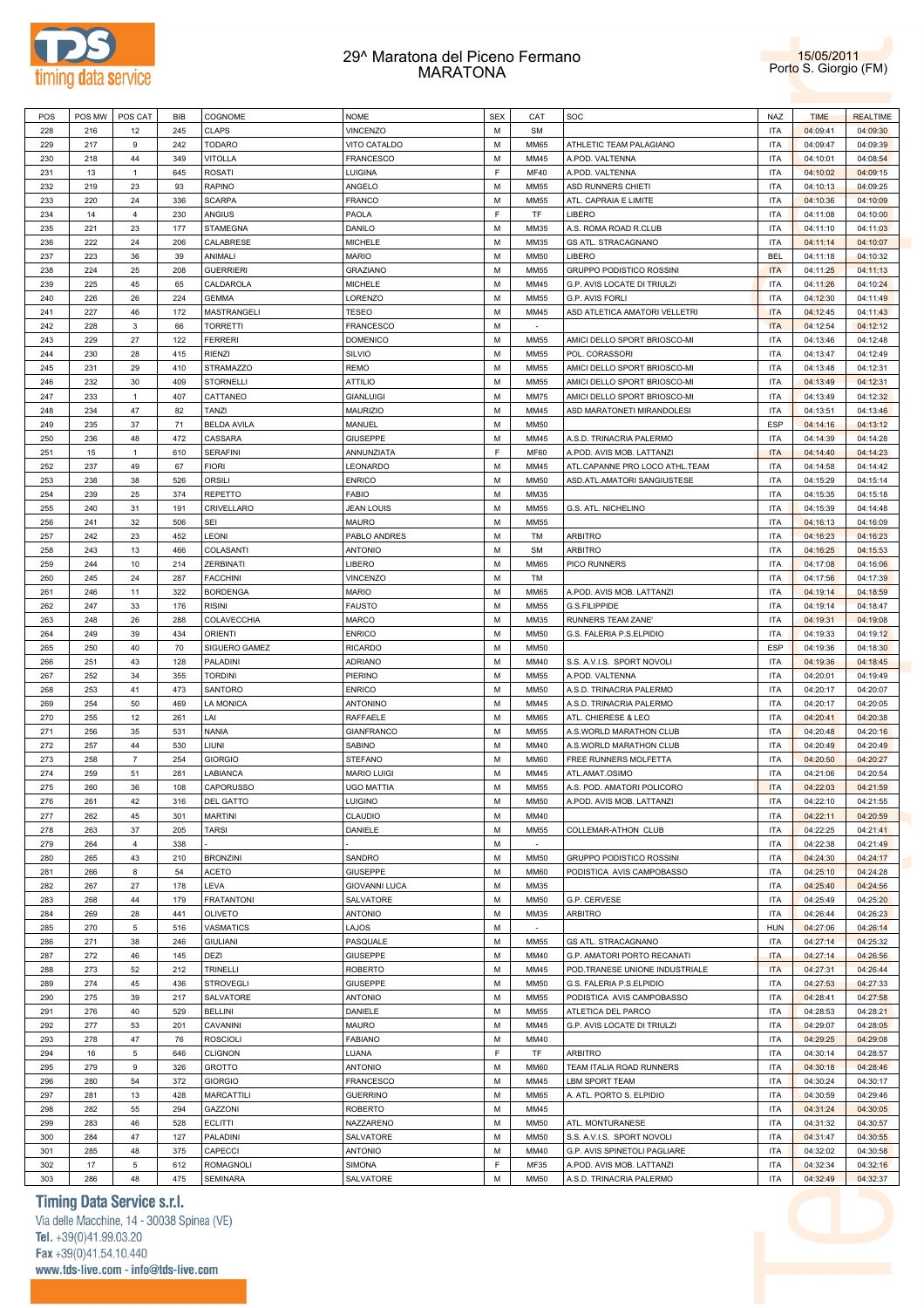



| POS | POS MW | POS CAT        | BIB | COGNOME            | <b>NOME</b>         | <b>SEX</b> | CAT         | SOC                          | NAZ        | <b>TIME</b> | <b>REALTIME</b> |
|-----|--------|----------------|-----|--------------------|---------------------|------------|-------------|------------------------------|------------|-------------|-----------------|
| 304 | 287    | 56             | 84  | <b>IAQUINTO</b>    | NICOLA              | M          | MM45        | POD. VALLE CAUDINA           | <b>ITA</b> | 04:32:52    | 04:31:49        |
| 305 | 288    | 10             | 197 | COLAVECCHIO        | <b>FILIPPO</b>      | М          | <b>MM60</b> | G.S. ATL. NICHELINO          | <b>ITA</b> | 04:33:24    | 04:32:59        |
|     |        |                |     |                    |                     |            |             |                              |            |             |                 |
| 306 | 289    | 49             | 427 | <b>ISIDORI</b>     | SANTE               | М          | <b>MM50</b> | A. ATL. PORTO S. ELPIDIO     | <b>ITA</b> | 04:33:49    | 04:33:47        |
| 307 | 290    | 11             | 386 | <b>MARCHETTI</b>   | <b>VINCENZO</b>     | М          | MM60        | S.S. TRIONFO LIGURE          | <b>ITA</b> | 04:33:58    | 04:33:13        |
| 308 | 291    | 29             | 221 | PAGLIONE           | ENZO                | M          | MM35        | ASD POD. LIPPO CALDERARA     | <b>ITA</b> | 04:35:47    | 04:35:17        |
| 309 | 292    | 57             | 115 | ANNECCHINI         | <b>ELIO</b>         | М          | MM45        | LIBERO                       | <b>ITA</b> | 04:35:47    | 04:35:46        |
| 310 | 18     | $\mathbf{1}$   | 601 | <b>GRANATO</b>     | <b>MARINA</b>       | E          | MF50        | ATLETICA SANDRO CALVESI      | <b>ITA</b> | 04:36:37    | 04:35:52        |
| 311 | 293    | 49             | 520 | <b>GEREBICS</b>    | <b>ISTVAN</b>       | М          | MM40        |                              | <b>HUN</b> | 04:39:51    | 04:39:37        |
| 312 | 294    | 58             | 106 | <b>BEDETTA</b>     | <b>GIAMPIERO</b>    | M          | MM45        | LIBERO                       | <b>ITA</b> | 04:39:59    | 04:38:41        |
|     |        |                |     |                    |                     |            |             |                              |            |             |                 |
| 313 | 295    | 59             | 243 | ADANTI             | <b>ANDREA</b>       | М          | MM45        |                              |            | 04:40:12    | 04:39:13        |
| 314 | 296    | 50             | 190 | VAY                | CLAUDIO             | М          | <b>MM50</b> | G.S. ATL. NICHELINO          | <b>ITA</b> | 04:40:23    | 04:39:33        |
| 315 | 297    | 51             | 104 | STELLA             | MARCO               | М          | <b>MM50</b> | G.S.FILIPPIDE                | <b>ITA</b> | 04:40:37    | 04:40:37        |
| 316 | 298    | 25             | 448 | <b>ROMANO</b>      | ALESSANDRO          | М          | TM          | <b>ARBITRO</b>               | <b>ITA</b> | 04:40:40    | 04:40:20        |
| 317 | 19     | $\overline{4}$ | 637 | ADALDO             | <b>ELENA</b>        | F          | <b>MF45</b> | A.S.D. NAPOLI NORD MARATHON  | <b>ITA</b> | 04:40:58    | 04:40:48        |
| 318 | 299    | 6              | 255 |                    |                     | M          | $\sim$      |                              | <b>ITA</b> | 04:40:59    | 04:40:13        |
| 319 | 300    | 41             | 354 | SMERILLI           | CLAUDIO             | М          | MM55        | A.POD. VALTENNA              | <b>ITA</b> | 04:40:59    | 04:40:39        |
| 320 | 301    | 52             | 350 | <b>GENOVESE</b>    | <b>ALBERTO</b>      | M          | <b>MM50</b> | A.POD. VALTENNA              | <b>ITA</b> | 04:41:11    | 04:40:04        |
|     |        |                |     |                    |                     |            |             |                              |            |             |                 |
| 321 | 302    | 12             | 494 | CECCHI             | <b>VINICIO</b>      | М          | <b>MM60</b> |                              | <b>ITA</b> | 04:41:16    | 04:40:46        |
| 322 | 303    | 3              | 154 | ORLANDI            | <b>ALBERTO</b>      | М          | <b>MM70</b> | POL. COOP CERAMICA D'IMOLA   | <b>ITA</b> | 04:41:19    | 04:40:12        |
| 323 | 20     | 5              | 629 | <b>TOCCI</b>       | <b>GABRIELLA</b>    | E          | MF45        |                              | <b>ITA</b> | 04:41:24    | 04:40:17        |
| 324 | 21     | $\overline{7}$ | 651 | <b>FAZEKAS</b>     | <b>MARGIT</b>       | F          |             |                              | <b>HUN</b> | 04:41:51    | 04:41:05        |
| 325 | 22     | 8              | 650 | DR RACZ            | LLONA               | E          |             |                              | <b>ITA</b> | 04:41:53    | 04:41:01        |
| 326 | 304    | 13             | 215 | <b>GAMBELLI</b>    | <b>FERDINANDO</b>   | M          | <b>MM60</b> | A.ATL. TORRIONE S.BENEDETTO  | <b>ITA</b> | 04:42:07    | 04:42:01        |
| 327 | 305    | 14             | 321 | MARINAI            | CHRISTIAN           | М          | <b>MM60</b> | A.POD. AVIS MOB. LATTANZI    | <b>ITA</b> | 04:42:11    | 04:41:09        |
|     |        |                |     |                    |                     | E          |             |                              |            |             |                 |
| 328 | 23     | $\mathbf{1}$   | 623 | <b>ZANABONI</b>    | <b>MARIARITA</b>    |            | MF55        | AMICI DELLO SPORT BRIOSCO-MI | <b>ITA</b> | 04:43:04    | 04:41:58        |
| 329 | 306    | 14             | 385 | GALATI             | <b>NICOLA</b>       | M          | <b>MM65</b> | C.S. GIOVANILE CZ LIDO       | <b>ITA</b> | 04:44:07    | 04:42:27        |
| 330 | 307    | 50             | 103 | CARDARELLI         | PAOLO               | M          | MM40        | POD. AMATORI TOLENTINO       | <b>ITA</b> | 04:44:09    | 04:43:16        |
| 331 | 308    | 30             | 445 | <b>FATONE</b>      | SALVATORE           | М          | MM35        | <b>ARBITRO</b>               | <b>ITA</b> | 04:44:38    | 04:43:49        |
| 332 | 309    | 15             | 238 | <b>RIZZITELLI</b>  | <b>MICHELE</b>      | M          | <b>MM65</b> | ATLETICA DISFIDA DI BARLETTA | <b>ITA</b> | 04:45:15    | 04:43:49        |
| 333 | 310    | $\overline{4}$ | 408 | CASTELNOVO         | Luigi               | М          | <b>MM70</b> | AMICI DELLO SPORT BRIOSCO-MI | <b>ITA</b> | 04:45:25    | 04:44:03        |
| 334 | 311    | 53             | 456 | <b>FONISTO</b>     | <b>GIUSEPPE</b>     | М          | <b>MM50</b> | <b>ARBITRO</b>               | <b>ITA</b> | 04:45:40    | 04:45:32        |
|     |        |                |     |                    |                     |            |             |                              |            |             |                 |
| 335 | 312    | 54             | 514 | WIMMER             | LASZLO              | М          | <b>MM50</b> |                              | <b>HUN</b> | 04:47:12    | 04:47:10        |
| 336 | 313    | 26             | 518 | BARANYAI           | MATE                | М          | TM          |                              | <b>HUN</b> | 04:47:16    | 04:46:26        |
| 337 | 314    | 60             | 134 | ADDUCI             | Luigi               | М          | MM45        | A.S. POD. AMATORI POLICORO   | <b>ITA</b> | 04:47:30    | 04:46:29        |
| 338 | 315    | 61             | 306 | PIAZZA             | LUCIANO             | M          | MM45        | G.P. AVIS FORLI              | <b>ITA</b> | 04:47:47    | 04:47:33        |
| 339 | 24     | 6              | 644 | VACCARINI          | PATRIZIA            | E          | MF45        | AMATORI PODISTICA TERNI      | <b>ITA</b> | 04:48:14    | 04:47:37        |
| 340 | 316    | 31             | 501 | <b>CISCATO</b>     | <b>MARCO</b>        | M          | MM35        | LIBERO                       | <b>ITA</b> | 04:48:21    | 04:47:03        |
| 341 | 317    | 62             | 483 | LAORETI            | <b>FABIO</b>        | М          | MM45        | AMATORI POD. TERNI           | <b>ITA</b> | 04:48:29    | 04:47:52        |
|     | 318    |                | 244 | ROMANIELLO         |                     | М          | <b>DISM</b> |                              | <b>ITA</b> |             |                 |
| 342 |        | 1              |     |                    | <b>DOMENICO</b>     |            |             | PODISTICA AMATORI POTENZA    |            | 04:48:35    | 04:48:22        |
| 343 | 319    | 16             | 297 | <b>RIDOLFI</b>     | <b>GIORGIO</b>      | М          | MM65        | G.P. CESENATE                | <b>ITA</b> | 04:48:44    | 04:47:23        |
| 344 | 320    | 51             | 69  | <b>MOLINA</b>      | <b>JOSE ANTONIO</b> | M          | MM40        |                              | <b>ESP</b> | 04:48:49    | 04:47:44        |
| 345 | 321    | 42             | 194 | <b>MAROTTA</b>     | <b>ANTONIO</b>      | М          | MM55        | G.S. ATL. NICHELINO          | <b>ITA</b> | 04:48:55    | 04:48:05        |
| 346 | 25     | $\overline{2}$ | 615 | GARGANO            | ANGELA              | F          | MF50        | ATLETICA DISFIDA DI BARLETTA | <b>ITA</b> | 04:48:55    | 04:47:43        |
| 347 | 26     | $\overline{2}$ | 628 | LOPS               | <b>TERESA</b>       | E          | <b>MF40</b> | <b>BARLETTA SPORTIVA</b>     | <b>ITA</b> | 04:48:56    | 04:47:44        |
| 348 | 322    | 27             | 439 | MARIANI            | <b>MAURO</b>        | М          | TM          | LIBERO                       | <b>ITA</b> | 04:49:01    | 04:49:01        |
| 349 | 323    | 52             | 290 | D'ADAMO            | <b>MARIO</b>        | М          | MM40        | G.S. CAT SPORT ROMA          | <b>ITA</b> | 04:50:04    | 04:48:58        |
|     |        |                |     |                    |                     |            |             |                              |            |             |                 |
| 350 | 324    | 5              | 228 | <b>FUNGHI</b>      | ENZO                | М          | <b>MM70</b> | ATLETICA PERIGNANO           | <b>ITA</b> | 04:50:08    | 04:48:36        |
| 351 | 325    | 28             | 433 | <b>TRAINI</b>      | <b>MASSIMO</b>      | М          | TM          | G.S. FALERIA P.S.ELPIDIO     | <b>ITA</b> | 04:52:14    | 04:51:15        |
| 352 | 326    | 63             | 42  | <b>RUSTICHELLI</b> | <b>NICOLA</b>       | M          | MM45        |                              | <b>ITA</b> | 04:52:26    | 04:52:02        |
| 353 | 327    | 43             | 328 | <b>ROCCHETTI</b>   | LORENZO             | М          | MM55        | COLLEMAR-ATHON CLUB          | <b>ITA</b> | 04:52:41    | 04:51:22        |
| 354 | 328    | 44             | 44  | SCARANO            | <b>GIOVANNI</b>     | M          | MM55        | SPORTS CLUB MELEGNANO        | <b>ITA</b> | 04:52:44    | 04:51:58        |
| 355 | 329    | 17             | 235 | CAPECCI            | <b>FRANCESCO</b>    | M          | MM65        | A.S.D. VILLA DE SANCTIS      | <b>ITA</b> | 04:52:50    | 04:51:36        |
| 356 | 330    | 18             | 289 | PENZEL             | <b>GERHARD</b>      | M          | <b>MM65</b> |                              | GER        | 04:53:34    | 04:53:17        |
| 357 | 331    | 29             | 491 | CILIANI            | <b>STEFANO</b>      | M          | TM          | AMATORI PODISTICA TERNI      | <b>ITA</b> | 04:54:03    | 04:53:30        |
| 358 | 332    | 64             | 389 | <b>MICHELETTI</b>  | DAVIDE              | M          | MM45        |                              | <b>ITA</b> | 04:54:13    | 04:53:38        |
|     |        |                |     |                    |                     |            |             |                              |            |             |                 |
| 359 | 333    | 19             | 361 | ZINGARETTI         | <b>EMILIO</b>       | M          | MM65        | S.E.F. STAMURA ANCONA A.S.D. | <b>ITA</b> | 04:54:18    | 04:53:05        |
| 360 | 334    | 15             | 482 | <b>TUNDO</b>       | <b>GIUSEPPE</b>     | M          | <b>MM60</b> | ATL. C.R.A. ITALTEL          | <b>ITA</b> | 04:55:48    | 04:55:28        |
| 361 | 27     | 3              | 604 | <b>MASSARI</b>     | <b>GRETA</b>        | E          | <b>MF40</b> | CIRC.RICREATIVO CITTANOVA    | <b>ITA</b> | 04:56:14    | 04:56:01        |
| 362 | 335    | 45             | 74  | PAGNANO            | <b>VINCENZO</b>     | M          | MM55        | G.S. ESERCITO COMSUP         | <b>ITA</b> | 04:56:16    | 04:56:08        |
| 363 | 336    | 53             | 114 | <b>FINIGUERRA</b>  | <b>FAUSTO</b>       | M          | MM40        | PICO RUNNERS                 | <b>ITA</b> | 04:56:19    | 04:56:06        |
| 364 | 337    | 20             | 513 | <b>MARTOS</b>      | PETER               | M          | MM65        |                              | <b>HUN</b> | 04:58:06    | 04:57:19        |
| 365 | 338    | 16             | 461 | <b>GENNARI</b>     | <b>GIULIANO</b>     | M          | <b>MM60</b> | AMATORI POD. TERNI           | <b>ITA</b> | 04:58:42    | 04:58:03        |
|     |        |                |     |                    |                     |            |             |                              |            |             |                 |
| 366 | 28     | 9              | 642 | <b>AGABITI</b>     | CAROLINA            | F          | $\sim$      | AMATORI PODISTICA TERNI      | <b>ITA</b> | 04:58:42    | 04:58:03        |
| 367 | 339    | 54             | 222 | <b>BEVILACQUA</b>  | <b>ANDREA</b>       | M          | MM40        | ASD POD. LIPPO CALDERARA     | <b>ITA</b> | 04:59:00    | 04:58:27        |
| 368 | 340    | 55             | 268 | <b>CIFERRI</b>     | <b>FLAVIO</b>       | M          | <b>MM50</b> |                              | <b>ITA</b> | 04:59:14    | 04:57:36        |
| 369 | 341    | 17             | 223 | <b>MULINACCI</b>   | DANIELE             | М          | <b>MM60</b> | LIBERO                       | <b>ITA</b> | 04:59:27    | 04:58:57        |
| 370 | 342    | 10             | 138 |                    |                     | M          | $\sim$      |                              | <b>ITA</b> | 05:00:04    | 04:58:37        |
| 371 | 343    | 46             | 193 | QUARANTA           | <b>MICHELE</b>      | M          | MM55        | G.S. ATL. NICHELINO          | <b>ITA</b> | 05:01:18    | 05:00:27        |
| 372 | 344    | 18             | 196 | <b>TUSCANO</b>     | ANTONINO            | M          | <b>MM60</b> | G.S. ATL. NICHELINO          | <b>ITA</b> | 05:01:21    | 05:00:30        |
| 373 | 345    | 19             | 304 | <b>RUFFILLI</b>    | VALTER              | M          | <b>MM60</b> | G.P. AVIS FORLI              | <b>ITA</b> | 05:01:50    | 05:00:46        |
|     |        |                |     |                    |                     |            |             |                              |            |             |                 |
| 374 | 346    | 65             | 99  | LEONETTI           | MATTEO              | M          | MM45        | A.MARATONETI ANDRIESI        | <b>ITA</b> | 05:02:30    | 05:02:23        |
| 375 | 29     | 3              | 635 | <b>GRILLI</b>      | PAOLA               | E          | <b>MF50</b> |                              | <b>ITA</b> | 05:02:49    | 05:02:41        |
| 376 | 347    | 56             | 523 | <b>SZMOLA</b>      | MIHALY              | M          | MM50        |                              | <b>HUN</b> | 05:04:15    | 05:02:50        |
| 377 | 348    | 47             | 521 | <b>GUTI</b>        | <b>FERENC</b>       | M          | MM55        |                              | <b>HUN</b> | 05:04:21    | 05:03:33        |
| 378 | 349    | 48             | 236 | ANCORA             | <b>VITO PIERO</b>   | M          | MM55        | CUS PRO PATRIA MILANO        | <b>ITA</b> | 05:04:45    | 05:03:57        |
| 379 | 350    | 66             | 305 | <b>MANFERDINI</b>  | LEONARDO            | M          | MM45        | ASD POD. LIPPO CALDERARA     | <b>ITA</b> | 05:05:46    | 05:04:49        |

# **Timing Data Service s.r.l.**